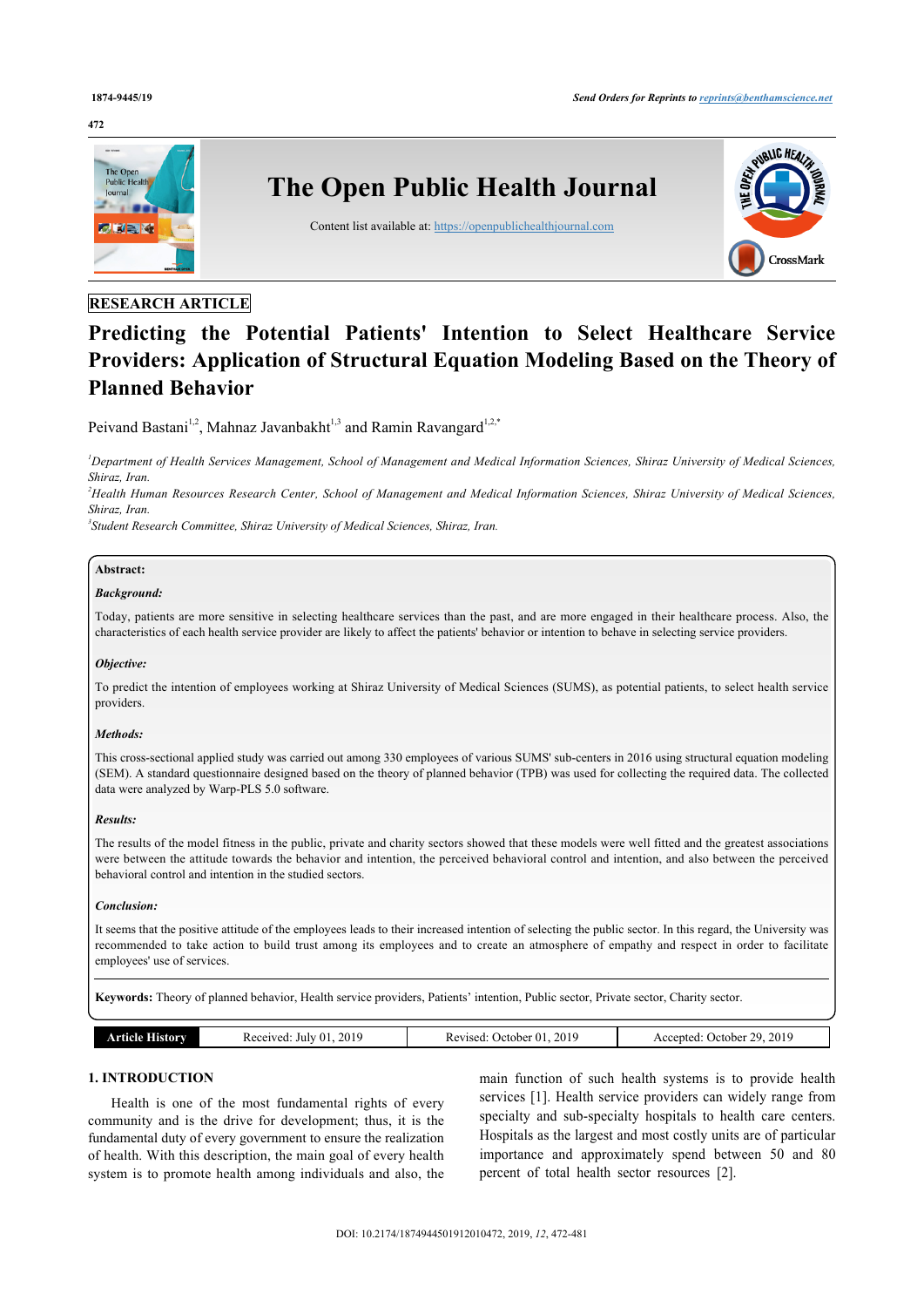In Iran, the public and private sectors together provide various healthcare services. However, the public sector, and particularly the Ministry of Health and Medical Education, has a greater share. Furthermore, the charity sector, which largely relies on the financial assistance of the government but has an intermediate position between the public and private sectors in terms of tariff, has greatly integrated with the public sector, particularly over the past two decades [\[3\]](#page-9-2).

Moreover, recent rapid advances in medical sciences and new technologies in the field of healthcare, on the one hand, and increased level of people's knowledge as well as their improved socio-economic level, on the other hand, have led to higher expectations of the people of health services offered in hospitals. Today, patients are more sensitive in selecting healthcare services than the past, and are more engaged in their healthcare process[[4](#page-9-3), [5\]](#page-9-4). In this regard, studies show that maintenance and promotion of the health status of patients can be among important outcomes of emphasizing and concerning patients' selection of health service providers [\[6\]](#page-9-5).

With regard to this issue, the results of other studies indicate that the characteristics of each health service provider are likely to affect the patients' behavior or intention to behave in selecting service providers[[7](#page-9-6)]. It is obvious that human behavior or intention to behave is a reflection of several factors and, in this regard, different models and theories have been presented[[8](#page-9-7)], among which the theory of planned behavior (TPB) is a major one explaining the main mechanism of the adoption of health behaviors. This model predicts the occurrence of a particular behavior, provided that one intends to perform it [\[9\]](#page-9-8). The TPB consists of attitude towards the behavior, perceived behavioral control, subjective norm, intention and behavior. According to the model, the intention to perform a behavior is predicted by three factors

- [1] Attitude towards the behavior: Is the person in favor of performing it?
- [2] Subjective norm: How much social pressure does the person feel to perform it?
- [3] Perceived behavioral control: Does the person feel in control of performing the intended action?

The aforementioned concepts are shown schematically in Fig. (**[1](#page--1-0)**) [[10\]](#page-9-9):

Thus, by considering the importance of investigating factors influencing the choice of health care providers by the people and predicting their intention in this regard by the healthcare system policymakers, this study aimed to predict the intention of employees working at Shiraz University of Medical Sciences (SUMS), as potential patients, to select health service providers.



**Fig. (1).** The TPB.

### **2. METHODS**

This cross-sectional applied study was carried out in 2016 using Structural Equation Modeling (SEM). The study population consisted of employees working at SUMS' subcenters such as faculties, hospitals, health care centers, research centers and the headquarters. The SUMS is the largest medical university in Southern Iran. The sample size of this study was determined based on the rules and indices contained in structural equation models, and by using the ratio of a sample size to the number of items, where the minimum, intermediate and maximum levels are 5:1, 10:1 and 20:1, respectively [\[11](#page-9-10)]. Thus, given that there were 33 items in the questionnaire, by taking the intermediate level of the sample size to the number of items ratio, 330 samples were determined for the purpose of the research and entered the study after informed consent was obtained from them.

The standard English-language version of the questionnaire developed by Ferreira based on the TPB was used for collecting the required data [[7](#page-9-6)]. This questionnaire was first translated from English to Persian and then, was backtranslated from Persian to English (*via* Forward-backward Translation). In the next step, two back-translated Englishlanguage versions of the questionnaire were reviewed by the experts fluent in English, compared with one another and verified. Also, the final back-translated questionnaire was localized and adapted by applying opinions of experts and a number of items related to charity healthcare institutions were added to it. In addition, the types of basic health insurance and supplementary health insurance coverage, as well as the place of work, organizational position, work experience and type of employment as demographic data were added to the questionnaire. Finally, the moderated valid local language questionnaire was applied for data collection.

The questionnaire consisted of two parts including demographic data of the target employees (such as age, gender, educational level, *etc*.) and 33 items on theoretical aspects of the theory of planned behavior, which included four items on the importance of health and use of healthcare (for example: "How strongly are you interested in health issues?" with a 5 point likert scale for responding to such questions whereby 1 referred to "very weak" and 5 to "very strong"), four items on the attitude towards the behavior construct (for example: "In your opinion, if you need a specialist consultation, are you choosing a private health care assistance instead of the public health care assistance?"), four items on the subjective norm construct (for example: "My family/friends think I should

<span id="page-1-0"></span><sup>\*</sup> Address correspondence to this author at the Health Human Resources Research Center, School of Management and Medical Information Sciences, Shiraz University of Medical Sciences, Shiraz, Iran., Tel: +98-7132340774 Email: [ra\\_ravangard@yahoo.com](mailto:ra_ravangard@yahoo.com)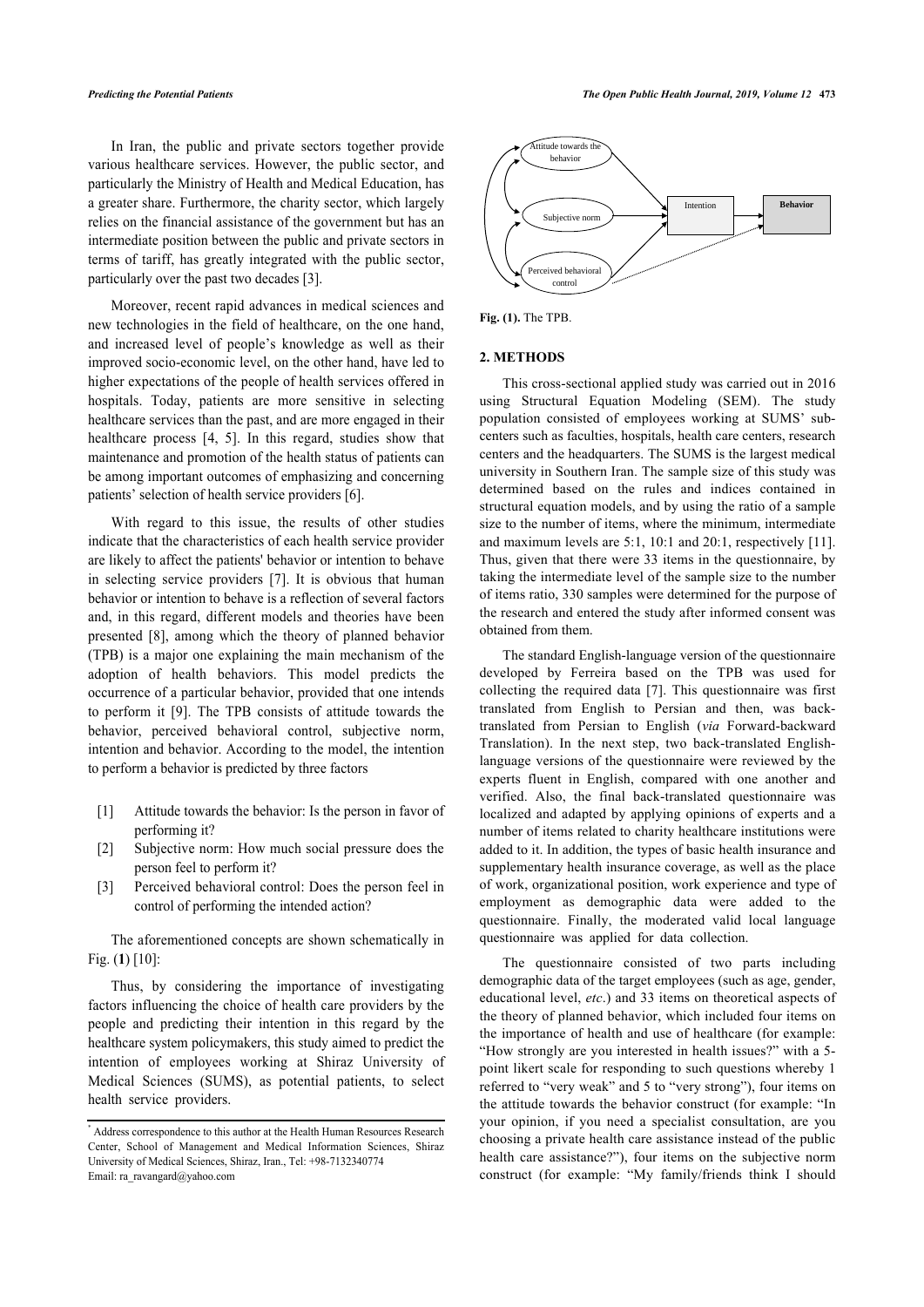choose private assistance instead of public assistance if I need a specialist consultation"), four items on the perceived behavioral control construct (for example: "If I need a specialist consultation, to choose the private sector is entirely up to me"), four items on the intention construct (for example: "Imagine you need a specialist consultation. How likely are you to choose a private provider?"). A five-point Likert scale was used to answer the questions related to attitude towards the behavior, subjective norm, perceived behavioral control, and intention constructs whereby 1 referred to "never" and 5 to "always". Also, three items were on the behavior construct (for example, "During the past 12 months did you attend a private health care assistance consultation?" This was a yes or no question. If the answer was positive, it was followed by "Please identify what kind of healthcare assistance"). Finally, 10 items in this part measured past experience of selecting health services (for example: How do you evaluate the service quality of professional and technical care in the private sector?" and a 5-point Likert scale was used for responding to such questions whereby 1 referred to "very bad" and 5 to "very good").

The face and content validity of the questionnaire was assessed and approved by getting the experts' opinions. Also, the SEM approach was used to assess the construct validity, measuring the convergent validity and divergent validity. To assess the convergent validity of the questionnaire, standard factor loading (acceptable if greater than 0.5, and unacceptable if less than 0.5), Composite Reliability (CR) (acceptable if greater than 0.7) and Average Variance Extracted (AVE) (acceptable if greater than 0.5) indices were used[[12\]](#page-9-11). Moreover, Fornell and Larcker's (1981) index was used to assess the divergent validity of the questionnaire[[13\]](#page-9-12). According to this index, as the square root of the AVE (on diagonal) for each construct exceeds the shared variance between that construct and other constructs (*i.e.,*, the square of correlation coefficients between the constructs), that construct is said to be divergent.

Also, Cronbach's alpha coefficient was used to assess the reliability of the questionnaire, which resulted in  $\alpha=0.806$ , demonstrating good reliability of the study instrument.

The collected data were entered into Warp-PLS 5.0 software for performing analyses and SEM processes. Furthermore, standard and non-standard regression coefficients along with the most important indices of the goodness of fit

were reported for service providers in each sector of public, private and charity, and overall fitness of each model was obtained in the study sample.

## **2.1. Ethics**

The present study was approved by the Ethics Committee of Shiraz University of Medical Sciences (Code: IR.SUMS.REC.1395.S697). Informed consent was obtained from all employees participating in the study.

## **3. RESULTS**

The demographic results of the study show that most of the participants were female (66.06%), married (68.5%), in the 31-40 years of age group (38.8%), working in the hospitals  $(67.3\%)$  in the administrative and financial positions  $(41.2\%)$ , as the treaty employees (39.7%), had bachelors' degrees (56.4%), and between 5 and 15 years of work experience  $(51.5\%)$ .

The results obtained from the evaluation indices for convergent validity of the TPB for service providers of public, private and charity sectors were within the specified range, confirming the convergent validity of the questionnaire Table **[1](#page--1-0)**. Moreover, the results obtained from the evaluation indices for divergent validity of the TPB for service providers of public, private and charity sectors indicated that the values on the diagonal column were greater than those below and on their left columns, which imply the confirmation of the convergent validity of the questionnaire Table **[2](#page--1-0)**.

The primary analysis of the model showed that the coefficient of determination for the whole model Fig. (**[2](#page--1-0)**) was  $R^2$ =0.02. The coefficient of determination can take on any value between 0 and 1, with a value closer to 1 indicating a better explanation of the model, and a value closer to 0 indicating a lack of model explanation. Cohen suggested that the dependent variable is inappropriately explained if  $R^2 < 0.02$ , poorly explained if  $0.02 < R^2 < 0.13$ , moderately explained if  $0.13 \leq R^2 \leq 0.26$ , and remarkably explained if  $R^2 > 0.26$  (16). Accordingly, this model "inappropriately and poorly" explained the "behavior". As a result, in order to evaluate the quality of the structural model and degree of variance explained by the dependent variables, the "intention" construct instead of the "behavior" construct was used.



**Fig. (2).** The standardized regression coefficients of the TPB questionnaire based on the behavior construct.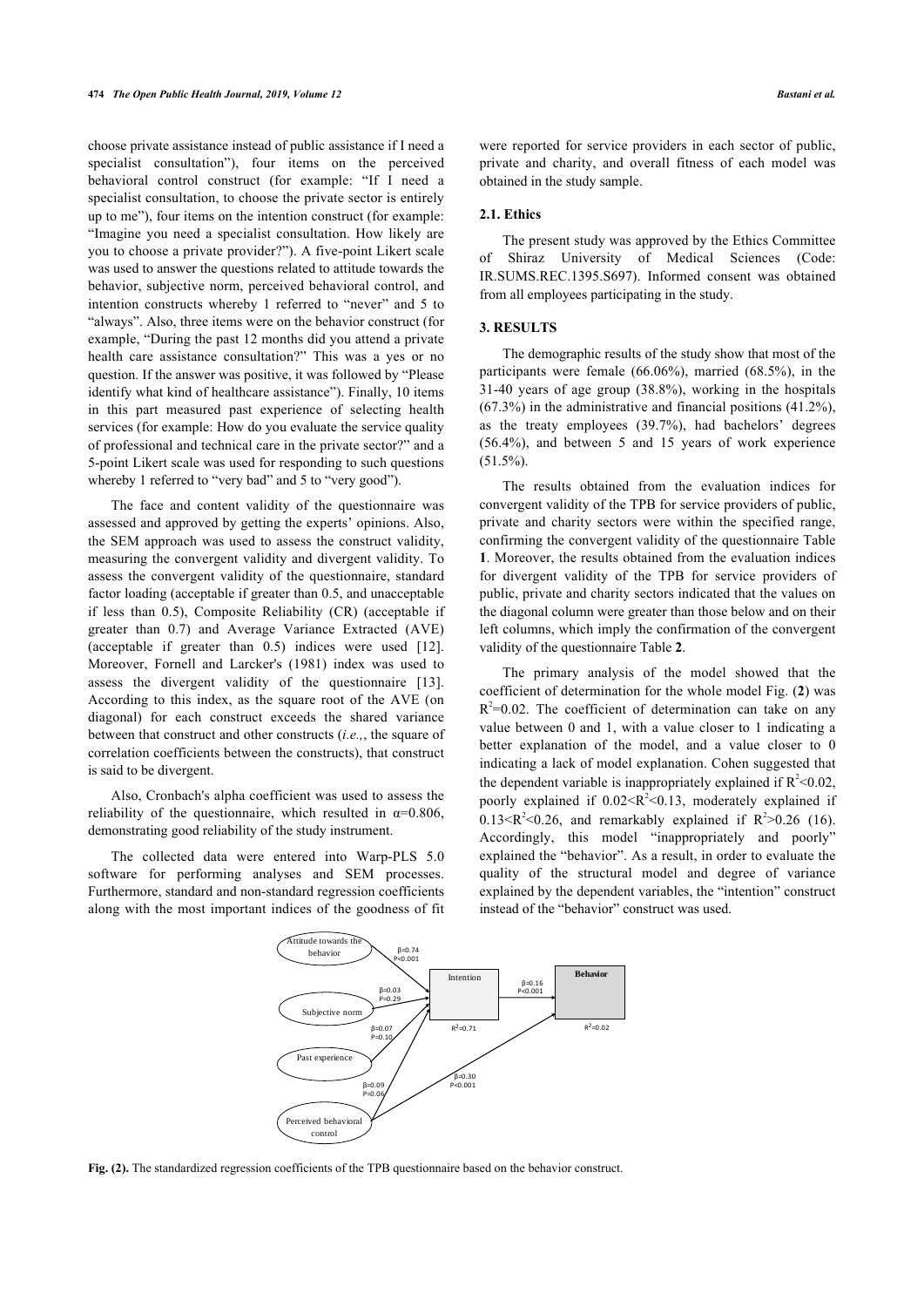The overall results of the model for public sector service providers are presented in Fig. (**[3](#page--1-0)**) and Table **[3](#page--1-0)**. The results of the fitness of the model showed that the associations between attitude towards the behavior and intention as well as between perceived behavioral control and intention were confirmed as significant at the level of 5%, whereas the associations between subjective norm and intention as well as between past experience and intention were not significant at the level of 5%. Furthermore, the Effect Size (ES) value revealed the strongest association to be between attitude towards behavior and intention. As shown by the overall quality indices, the model of public sector service providers was well fitted to the data. The coefficient of determination  $(R^2)$  was used to assess the quality of the structural model and the degree of the variance explained by the dependent variables (*i.e.,* "intention"). Accordingly, this model remarkably explained "intention", and the overall validity of the model was confirmed  $(R^2=0.71)$ .

Also, the overall results for the private sector service providers are given in Fig. (**[4](#page--1-0)**) and Table **[3](#page--1-0)**. The results of the fitness of the model showed that all the tested associations, *i.e.,*, the associations between attitude towards the behavior and intention, between subjective norm and intention, between perceived behavioral control and intention, and between past

experience and intention, were significant and approved at the level of 5%. The SE demonstrated the strongest association to be between perceived behavioral control and intention. As can be seen from the overall quality indices of the model Table **[4](#page--1-0)**, this model was well fitted to the data. As demonstrated by the coefficient of determination  $(R^2)$ , this model moderately explained the intention and the overall accuracy of the model was confirmed  $(R^2 = 0.25)$ .

Moreover, the overall results for the charity sector service providers are presented in Fig. (**[5](#page--1-0)**) and Table **[3](#page--1-0)**. The results of the fitness of the model indicated that the associations between perceived behavioral control and intention as well as between past experience and intention were approved as significant at the level of 5%, whereas the associations between attitude towards the behavior and intention as well as between subjective norm and intention were observed to be insignificant. Also, the SE showed the strongest association to be between perceived behavioral control and intention. As shown by the overall quality indices, this model was well fitted to the data. The coefficient of determination  $(R^2)$  showed that this model remarkably explained the intention and the overall accuracy of the model was confirmed  $(R^2 = 0.32)$ .

Various indices have been designed to assess the validity of the models, the importance of which is reported in Table **[4](#page--1-0)**.

| Table 1. The evaluation indices for the convergent validity of the TPB according to service providers. |  |  |  |
|--------------------------------------------------------------------------------------------------------|--|--|--|
|                                                                                                        |  |  |  |

| <b>Service</b><br>providers | Construct                      |         | <b>Items Standard factor loadings</b> | Cronbach's alpha | CR           | <b>AVE</b>    |
|-----------------------------|--------------------------------|---------|---------------------------------------|------------------|--------------|---------------|
|                             |                                | Item 1  | 0.681                                 |                  |              | $0.879$ 0.646 |
|                             | Intention                      | Item 2  | 0.834                                 | 0.814            |              |               |
|                             |                                | Item 3  | 0.86                                  |                  |              |               |
|                             |                                | Item 4  | 0.829                                 |                  |              |               |
|                             |                                | Item 1  | 0.749                                 |                  |              |               |
|                             | Attitude towards the behaviour | Item 2  | 0.849                                 | 0.852            |              |               |
|                             |                                | Item 3  | 0.873                                 |                  |              | $0.901$ 0.695 |
|                             |                                | Item 4  | 0.857                                 |                  |              |               |
|                             |                                | Item 1  | 0.803                                 |                  |              | 0.931 0.773   |
|                             | Subjective norm                | Item 2  | 0.894                                 |                  |              |               |
|                             |                                | Item 3  | 0.904                                 | 0.901            |              |               |
|                             |                                | Item 4  | 0.912                                 |                  |              |               |
| <b>Public</b>               | Behavioural control            | Item 1  | 0.728                                 | 0.869            | 0.9111 0.721 |               |
|                             |                                | Item 2  | 0.872                                 |                  |              |               |
|                             |                                | Item 3  | 80.99                                 |                  |              |               |
|                             |                                | Item 4  | 0.887                                 |                  |              |               |
|                             |                                | Item 1  | 0.616                                 |                  |              |               |
|                             |                                | Item 2  | 0.745                                 |                  |              |               |
|                             |                                | Item 3  | 0.681                                 |                  |              |               |
|                             |                                | Item 4  | 0.718                                 |                  |              |               |
|                             |                                | Item 5  | 0.683                                 |                  |              | $0.878$ 0.426 |
|                             | Past experience                | Item 6  | 0.641                                 | 0.844            |              |               |
|                             |                                | Item 7  | 0.381                                 |                  |              |               |
|                             |                                | Item 8  | 0.473                                 |                  |              |               |
|                             |                                | Item 9  | 0.773                                 |                  |              |               |
|                             |                                | Item 10 | 0.752                                 |                  |              |               |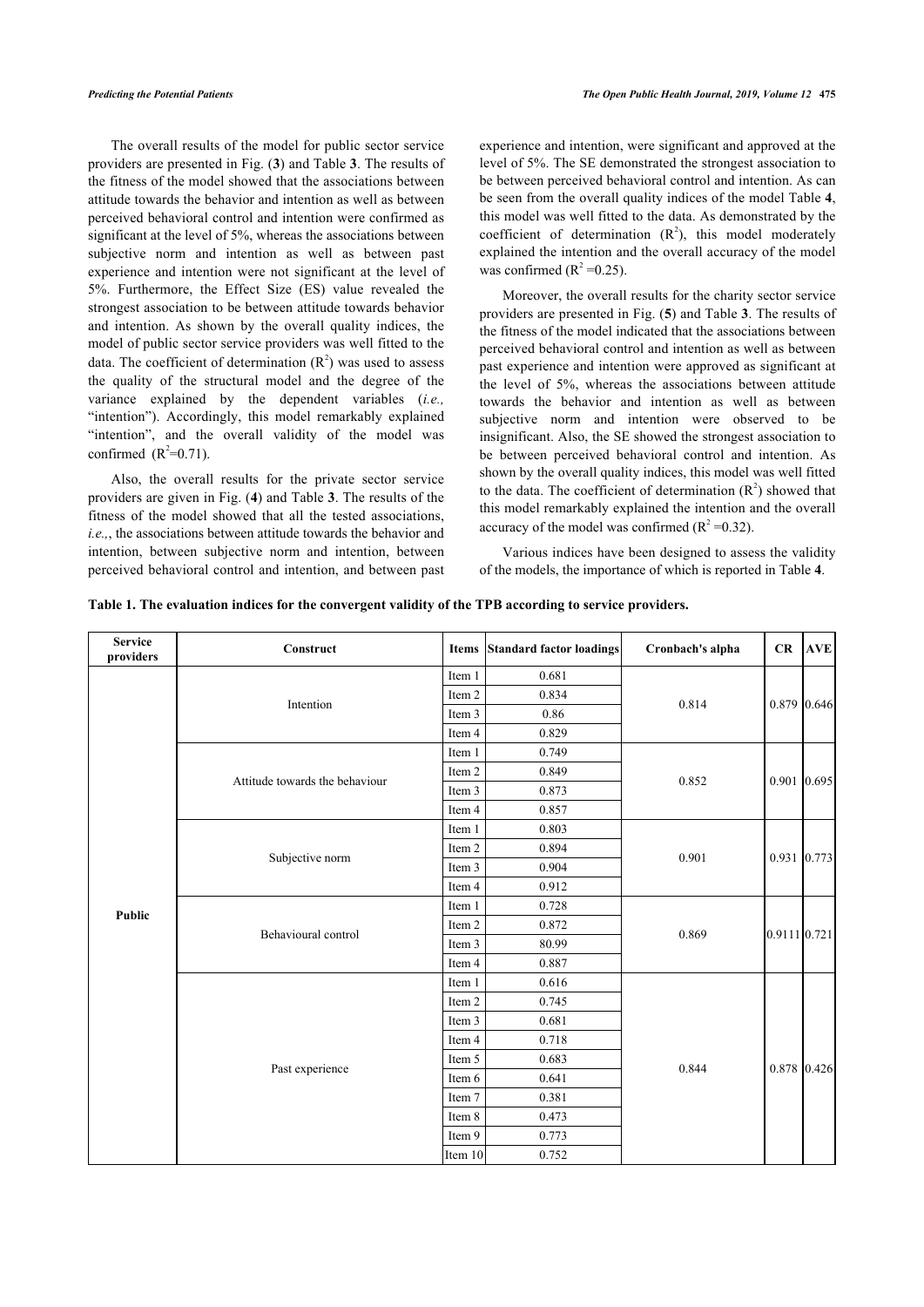## **476** *The Open Public Health Journal, 2019, Volume 12 Bastani et al.*

| (Table 1) contd |  |
|-----------------|--|
|                 |  |

| <b>Service</b><br>providers | Construct                      |                  | Items Standard factor loadings | Cronbach's alpha | CR          | <b>AVE</b>    |
|-----------------------------|--------------------------------|------------------|--------------------------------|------------------|-------------|---------------|
|                             |                                |                  | 0.642                          |                  |             |               |
|                             | Intention                      | Item 2           | 0.792                          |                  |             | $0.85$ 0.588  |
|                             |                                | Item 3           | 0.843                          | 0.763            |             |               |
|                             |                                | Item 4           | 0.776                          |                  |             |               |
|                             |                                | Item 1           | 0.78                           |                  |             |               |
|                             |                                | Item 2           | 0.843                          |                  |             |               |
|                             | Attitude towards the behaviour | Item 3           | 0.854                          | 0.834            | 0.89        | 0.669         |
|                             |                                | Item 4           | 0.791                          |                  |             |               |
|                             |                                | Item 1           | 0.86                           |                  |             |               |
|                             |                                | Item 2           | 0.905                          |                  |             |               |
|                             | Subjective norm                | Item 3           | 0.92                           | 0.909            |             | 0.936 0.785   |
|                             |                                | Item 4           | 0.858                          |                  |             |               |
|                             |                                | Item 1           | 0.806                          |                  |             |               |
| Private                     |                                | Item 2           | 0.899                          |                  |             |               |
|                             | Behavioural control            | Item 3           | 0.865                          | 0.808            |             | 0.918 0.737   |
|                             |                                | Item 4           | 0.859                          |                  |             |               |
|                             |                                | Item 1           | 0.604                          |                  |             |               |
|                             |                                | Item 2           | 0.718                          |                  |             |               |
|                             |                                | Item 3           | 0.681                          |                  |             |               |
|                             |                                | Item 4           | 0.766                          |                  |             |               |
|                             | Past experience                | Item 5           | 0.743                          |                  |             |               |
|                             |                                | Item 6           | 0.665                          | 0.814            |             | $0.862$ 0.421 |
|                             |                                | Item 7           | 0.104                          |                  |             |               |
|                             |                                | Item 8           | 0.508                          |                  |             |               |
|                             |                                | Item 9           | 0.736                          |                  |             |               |
|                             |                                | Item 10          | 0.689                          |                  |             |               |
|                             |                                | Item 1           | 0.795                          |                  |             |               |
|                             |                                | Item 2           | 0.907                          | 0.893            |             |               |
|                             | Intention                      | Item 3           | 0.913                          |                  | 0.927       | 0.76          |
|                             |                                |                  | 0.866                          |                  |             |               |
|                             |                                | Item 4           | 0.836                          |                  |             |               |
|                             |                                | Item 1<br>Item 2 | 0.878                          |                  |             |               |
|                             | Attitude towards the behaviour | Item 3           | 0.896                          | 0.89             |             | $0.924$ 0.752 |
|                             |                                |                  |                                |                  |             |               |
|                             |                                | Item 4           | 0.856                          |                  |             |               |
|                             |                                | Item 1           | 0.805                          |                  |             |               |
|                             | Subjective norm                | Item 2           | 0.906                          | 0.891            | 0.925 0.755 |               |
|                             |                                | Item 3           | 0.891                          |                  |             |               |
|                             |                                | Item 4           | 0.871                          |                  |             |               |
| Charity                     |                                | Item 1           | 0.911                          |                  |             |               |
|                             | Behavioural control            | Item 2           | 0.935                          | 0.952            | 0.966 0.875 |               |
|                             |                                | Item 3           | 0.95                           |                  |             |               |
|                             |                                | Item 4           | 0.945                          |                  |             |               |
|                             |                                | Item 1           | 0.727                          |                  |             |               |
|                             |                                | Item 2           | 0.732                          |                  |             |               |
|                             |                                | Item 3           | 0.706                          |                  |             |               |
|                             |                                | Item 4           | 0.784                          |                  |             |               |
|                             | Past experience                | Item 5           | 0.611                          | 0.829            | 0.871 0.439 |               |
|                             |                                | Item 6           | 0.733                          |                  |             |               |
|                             |                                | Item 7           | 0.097                          |                  |             |               |
|                             |                                | Item 8           | 0.612                          |                  |             |               |
|                             |                                | Item 9           | 0.714                          |                  |             |               |
|                             |                                | Item 10          | 0.637                          |                  |             |               |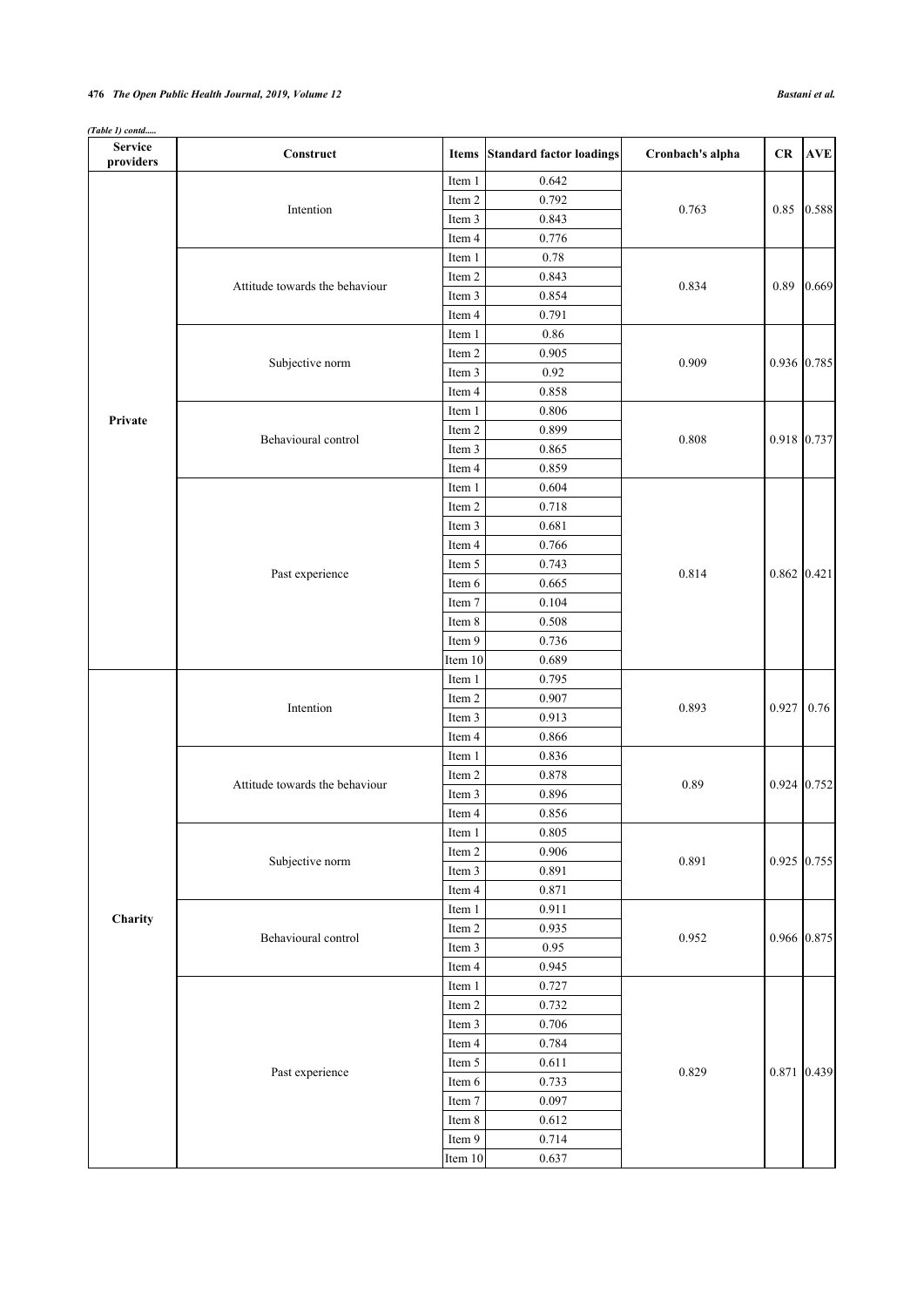| <b>Service</b><br>providers | Construct                    | <b>Intention</b>    | <b>Attitude towards the</b><br>behaviour | Subjective norm     | <b>Behavioral control</b> | Past<br>experience |
|-----------------------------|------------------------------|---------------------|------------------------------------------|---------------------|---------------------------|--------------------|
|                             | Intention                    | 0.804               |                                          |                     |                           |                    |
|                             | Attitude towards the         | 0.833               | 0.833                                    |                     |                           |                    |
|                             | behaviour                    | p-value<0.001       |                                          |                     |                           |                    |
|                             | Subjective norm              | 0.588               | 0.668                                    | 0.879               |                           |                    |
| <b>Public</b>               |                              | $p$ -value< $0.001$ | $p$ -value< $0.001$                      |                     |                           |                    |
|                             | Perceived behavioral control | 0.482               | 0.494                                    | 0.568               | 0.849                     |                    |
|                             |                              | $p$ -value< $0.001$ | $p$ -value< $0.001$                      | $p$ -value< $0.001$ |                           |                    |
|                             | Past experience              | 0.407               | 0.423                                    | 0.278               | 0.32                      | 0.653              |
|                             |                              | $p$ -value< $0.001$ | $p$ -value< $0.001$                      | $p$ -value< $0.001$ | p-value<0.001             |                    |
|                             | Intention                    | 0.767               |                                          |                     |                           |                    |
| Private                     | Attitude towards the         | 0.15                | 0.818                                    |                     |                           |                    |
|                             | behaviour                    | $p-value = 0.006$   |                                          |                     |                           |                    |
|                             | Subjective norm              | 0.14                | 0.639                                    | 0.886               |                           |                    |
|                             |                              | $p-value = 0.011$   | $p$ -value< $0.001$                      |                     |                           |                    |
|                             | Perceived behavioral control | 0.409               | 0.072                                    | 0.039               | 0.858                     |                    |
|                             |                              | $p$ -value< $0.001$ | $p-value = 0.194$                        | $p$ -value = 0.482  |                           |                    |
|                             | Past experience              | 0.272               | 0.186                                    | 0.085               | 0.229                     | 0.649              |
|                             |                              | $p$ -value< $0.001$ | $p$ -value< $0.001$                      | $p$ -value = 0.122  | $p$ -value< $0.001$       |                    |
|                             | Intention                    | 0.872               |                                          |                     |                           |                    |
|                             | Attitude towards the         | 0.072               | 0.867                                    |                     |                           |                    |
|                             | behaviour                    | $p-value = 0.193$   |                                          |                     |                           |                    |
|                             | Subjective norm              | 0.057               | 0.631                                    | 0.869               |                           |                    |
| Charity                     |                              | $p-value = 0.303$   | p-value<0.001                            |                     |                           |                    |
|                             | Perceived behavioral control | 0.304               | 0.01                                     | 0.038               | 0.935                     |                    |
|                             |                              | $p$ -value< $0.001$ | $p$ -value = 0.857                       | $p$ -value = 0.494  |                           |                    |
|                             | Past experience              | 0.288               | 0.014                                    | 0.008               | 0.348                     | 0.662              |
|                             |                              | $p$ -value< $0.001$ | $p-value = 0.806$                        | $p$ -value = 0.883  | $p$ -value< $0.001$       |                    |

**Table 2. The evaluation index (Fornell and Larcker) for divergent validity of the questionnaire according to service providers.**



Fig. (3). The standardized regression coefficients of the constructs for the public sector service providers.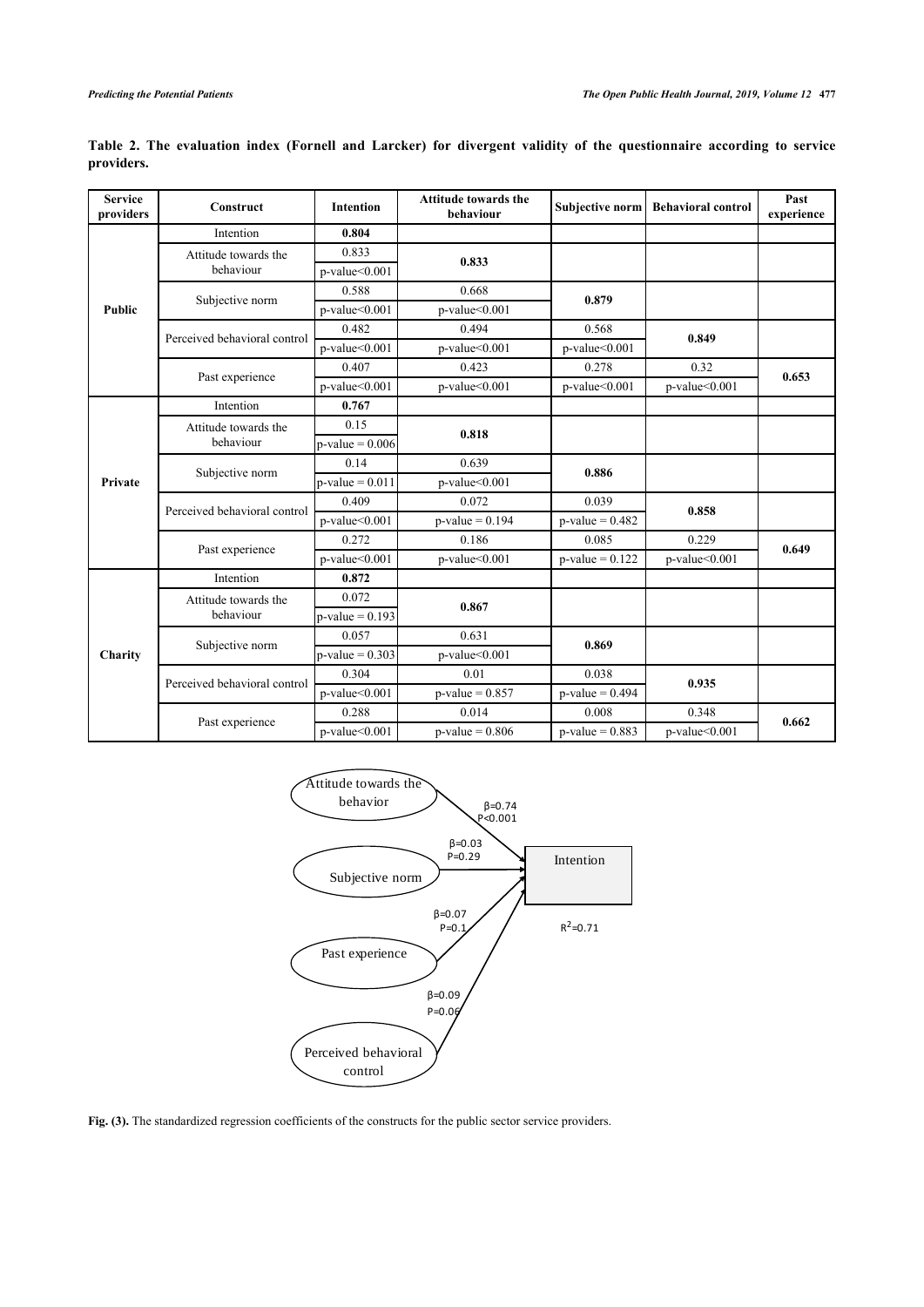

Fig. (4). The standardized regression coefficients of the questionnaire for the private sector service providers.

| <b>Type of service providers</b> | <b>Constructs</b>                                     | Non-standardized coefficient value | <b>SD</b> | <b>P-value</b> ES           |       |
|----------------------------------|-------------------------------------------------------|------------------------------------|-----------|-----------------------------|-------|
|                                  | Attitude towards the behavior $\rightarrow$ Intention | 0.741                              |           | 0.049  <0.001  0.618        |       |
| <b>Public</b>                    | Subjective norm $\rightarrow$ Intention               | 0.03                               | 0.055     | 0.293                       | 0.018 |
|                                  | Perceived behavioral control→Intention                | 0.086                              | 0.054     | 0.056                       | 0.043 |
|                                  | Past experience $\rightarrow$ Intention               | 0.069                              | 0.054     | 0.104                       | 0.029 |
|                                  | Attitude towards the behavior $\rightarrow$ Intention | 0.151                              | 0.054     | 0.003                       | 0.029 |
| Private                          | Subjective norm $\rightarrow$ Intention               | 0.09                               | 0.054     | 0.049                       | 0.014 |
|                                  | Perceived behavioral control→Intention                | 0.349                              |           | 0.052  <0.001  0.146        |       |
|                                  | Past experience $\rightarrow$ Intention               | 0.221                              |           | $ 0.053 $ < 0.001 $ 0.062 $ |       |
| <b>Charity</b>                   | Attitude towards the behavior $\rightarrow$ Intention | 0.045                              | 0.055     | 0.207                       | 0.01  |
|                                  | Subjective norm $\rightarrow$ Intention               | 0.085                              | 0.054     | 0.059                       | 0.026 |
|                                  | Perceived behavioral control→Intention                | 0.497                              |           | 0.051 < 0.001 0.273         |       |
|                                  | Past experience $\rightarrow$ Intention               | 0.092                              | 0.054     | $0.046$ 0.027               |       |

**Table 3. The non-standardized regression coefficients and ES of the TPB constructs for different studied service providers.**

## **Table 4. The goodness of fit indices of the TPB constructs according to service providers.**

| Type of service providers | Index                                                  | The obtained index valuel  | The acceptable value                                    |
|---------------------------|--------------------------------------------------------|----------------------------|---------------------------------------------------------|
|                           | Average path coefficient (APC)                         | $0.231$ (p-value $0.001$ ) | acceptable if P<0.001                                   |
|                           | Average R-squared (ARS)                                | $0.707$ (p-value $0.001$ ) | acceptable if P<0.001                                   |
|                           | Average adjusted R-squared (AARS)                      | $0.704$ (p-value $0.001$ ) | acceptable if P<0.001                                   |
| <b>Public</b>             | Average block VIF (AVIF)                               | 1.763                      | $ acceptable $ if $\leq$ 5, ideally $\leq$ 3.3          |
|                           | Average full collinearity VIF (AFVIF)                  | 2.461                      | acceptable if $\leq$ 5, ideally $\leq$ 3.3              |
|                           | Tenenhaus GoF (GoF)                                    | 0.679                      | small $>= 0.1$ , medium $>= 0.25$<br>large $\ge$ = 0.36 |
|                           | Sympson's paradox ratio (SPR)                          |                            | acceptable if $\geq$ 0.7, ideally = 1                   |
|                           | R-squared contribution ratio (RSCR)                    |                            | acceptable if $>= 0.9$ , ideally = 1                    |
|                           | Statistical suppression ratio (SSR)                    |                            | acceptable if $\geq 0.7$                                |
|                           | Nonlinear bivariate causality direction ratio (NLBCDR) |                            | acceptable if $\geq 0.7$                                |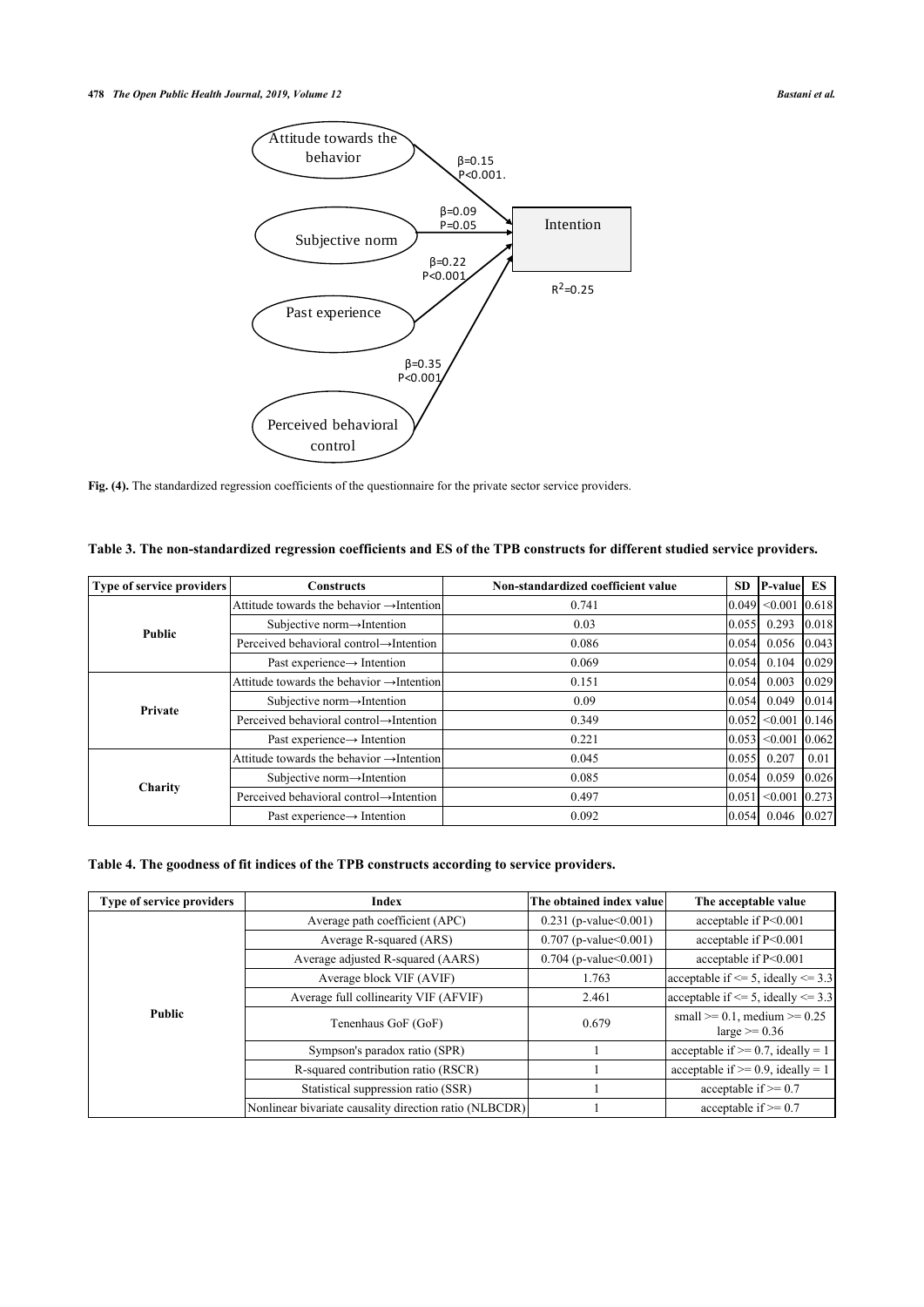|  | (Table 4) contd |
|--|-----------------|
|--|-----------------|

| Type of service providers | <b>Index</b>                                           | The obtained index value   | The acceptable value                                        |
|---------------------------|--------------------------------------------------------|----------------------------|-------------------------------------------------------------|
|                           | Average path coefficient (APC)                         | $0.203$ (p-value $0.001$ ) | acceptable if P<0.001                                       |
|                           | Average R-squared (ARS)                                | $0.251$ (p-value $0.001$ ) | acceptable if P<0.001                                       |
|                           | Average adjusted R-squared (AARS)                      | $0.242$ (p-value $0.001$ ) | acceptable if P<0.001                                       |
|                           | Average block VIF (AVIF)                               | 1.296                      | acceptable if $\leq$ 5<br>ideally $\leq$ 3.3                |
| Private                   | Average full collinearity VIF (AFVIF)                  | 1.443                      | acceptable if $\leq$ 5<br>ideally $\leq$ 3.3                |
|                           | Tenenhaus GoF (GoF)                                    | 0.401                      | small $\geq 0.1$ , medium $\geq 0.25$<br>large $\ge$ = 0.36 |
|                           | Sympson's paradox ratio (SPR)                          |                            | acceptable if $\geq$ 0.7, ideally = 1                       |
|                           | R-squared contribution ratio (RSCR)                    |                            | acceptable if $\geq$ 0.9, ideally = 1                       |
|                           | Statistical suppression ratio (SSR)                    |                            | acceptable if $\geq 0.7$                                    |
|                           | Nonlinear bivariate causality direction ratio (NLBCDR) | 0.750                      | acceptable if $\geq 0.7$                                    |
|                           | Average path coefficient (APC)                         | $0.180$ (p-value $0.001$ ) | acceptable if $P<0.001$                                     |
|                           | Average R-squared (ARS)                                | $0.316$ (p-value $0.001$ ) | acceptable if P<0.001                                       |
|                           | Average adjusted R-squared (AARS)                      | 0.307 (p-value<0.001)      | acceptable if P<0.001                                       |
|                           | Average block VIF (AVIF)                               | 1.416                      | acceptable if $\leq$ 5, ideally $\leq$ 3.3                  |
| Charity                   | Average full collinearity VIF (AFVIF)                  | 1.376                      | acceptable if $\leq$ 5<br>ideally $\leq$ 3.3                |
|                           | Tenenhaus GoF (GoF)                                    | 0.475                      | small $>= 0.1$ , medium $>= 0.25$<br>large $\ge$ = 0.36     |
|                           | Sympson's paradox ratio (SPR)                          | 0.750                      | acceptable if $>= 0.7$ , ideally = 1                        |
|                           | R-squared contribution ratio (RSCR)                    | 0.971                      | acceptable if $>= 0.9$ , ideally = 1                        |
|                           | Statistical suppression ratio (SSR)                    |                            | acceptable if $\geq 0.7$                                    |
|                           | Nonlinear bivariate causality direction ratio (NLBCDR) |                            | acceptable if $\geq 0.7$                                    |



**Fig. (5).** The standardized regression coefficients of the questionnaire for the charity sector service providers.

## **4. DISCUSSION**

The study findings revealed that the construct of "behavior" was poorly explained in data analyses  $(R^2=0.02)$ . Hence, the construct of behavior was removed from the conceptual model and the model was developed through adopting other constructs and considering the construct of intention as a dependent variable.

In this study, the results of the fitness of the model in the

public sector showed that this model was well fitted  $(R^2=0.71)$ and significant associations were only observed between the constructs of attitude towards the behavior and perceived behavioral control and the construct of intention. Furthermore, the greatest association was obtained between the constructs of attitude towards the behavior and intention in the public sector. This means that the studied employees with a more positive attitude and greater perceived behavioral control had enhanced intention towards selecting the public sector. Moreover, the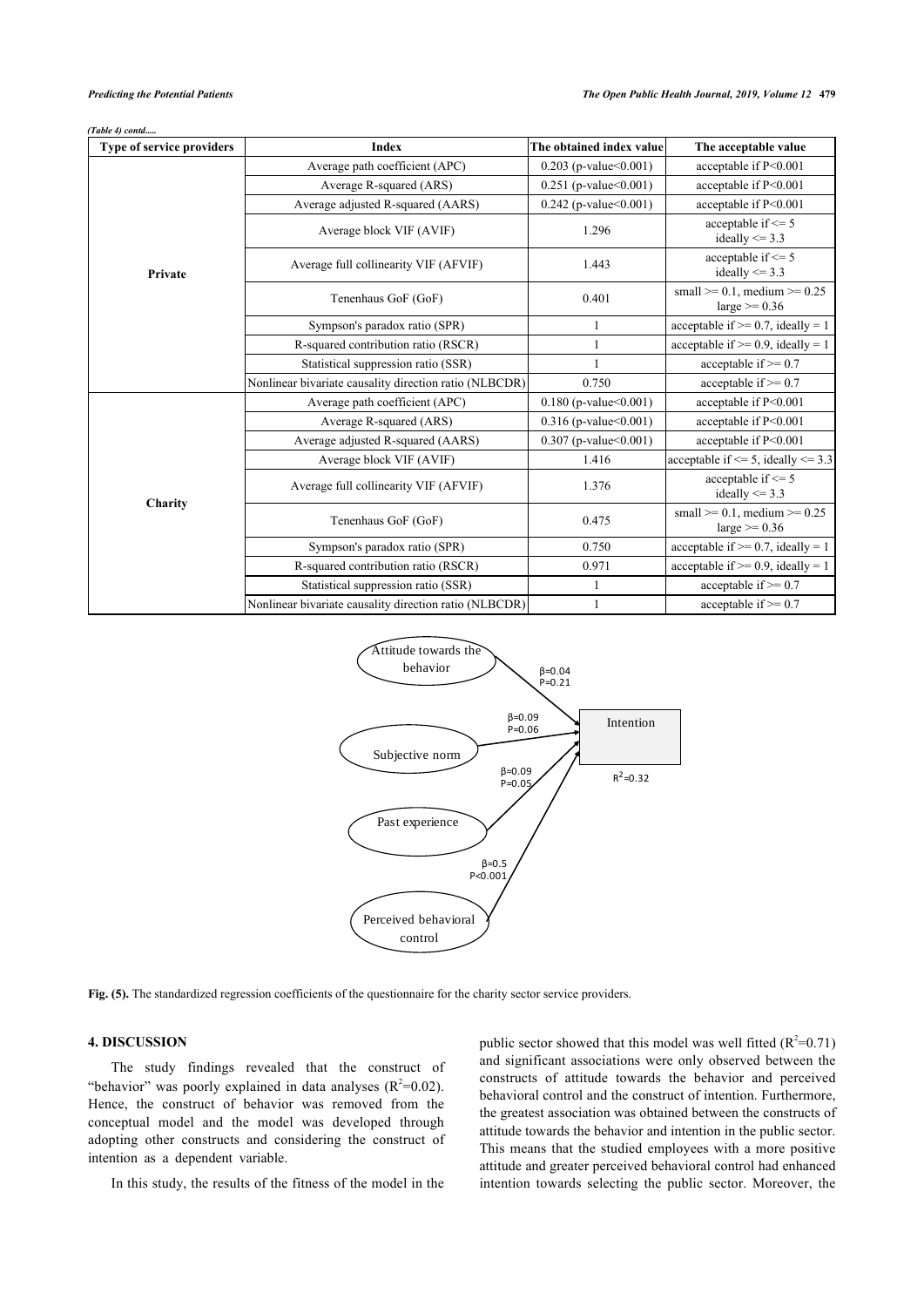results of the fitness of the model in the private sector indicated the moderate fitness of the model to the data  $(R^2=0.25)$  and significant associations existed between all theoretical constructs of the planned behavior and intention and the strongest association was obtained between perceived behavioral control and intention. Finally, the results of the fitness of the model in the charity sector revealed the model to be well fitted to the data  $(R^2=0.32)$  and the associations between perceived behavioral control and past experience and the construct of intention were significant. Also, the strongest association was between the constructs of perceived behavioral control and intention. Therefore, it seems that the models used to predict the intention to select service providers in each of the three public, private and charity sectors were well fitted to the present data.

Alipouri's study on predicting the behavior of the managers at SUMS in terms of the evidence-based decision-making indicated that the TPB model significantly and moderately defined the constructs of intention and behavior, respectively [[14\]](#page-9-13). Other studies, including Cote's study on clinical decision making with the use of the TPB in nurses [\[15](#page-9-14)] and Kortteisto's study on physicians [\[16](#page-9-15)] indicated that the model was well fitted and could predict the behavior of the participants. The findings differences may be caused by heterogeneous studied populations and samples.

As noted above, the strongest association was observed between the constructs of behavioral control and intention in selecting private and charity service providers. In other words, due to significant associations of all constructs in the private model with the intention, the employees were more willing to select the private sector, and higher perceived behavioral control had the greatest impact on the selection of the private sector. This also came true in terms of the charity sector. As previously mentioned, the charity sector at SUMS has surpassed the public sector in terms of quality of services and facilities and provides services of lower costs in comparison to the private sector. Accordingly, it is structurally more similar to the private sector than the public sector and this explains the similarity of the results in these two sectors.

As mentioned earlier, the modeling results in the charity sector also showed that the model was well fitted and the significant associations were observed between the constructs of perceived behavioral control and past experience with the intention construct in selecting the charity sector. Additionally, the strongest association was between perceived behavioral control and intention. This means that the studied employees selected the charity sector with higher perceived behavioral control and greater satisfaction based on their past experience.

Other findings indicated that the greatest association in selecting public sector service providers was between the constructs of attitude towards the behavior and intention. Moreover, the constructs of attitude towards the behavior and perceived behavioral control had significant associations with intention. These findings suggest that more positive attitudes held by the employees at SUMS towards the quality of services, reputation of professors and physicians, and a sense of belonging to the SUMS-affiliated public hospitals had influenced their intention to select this service provider.

However, other findings revealed no significant association between the constructs of subjective norm and intention and the constructs of past experience and intention. Accordingly, it seems that the employees would be less willing to reselect public healthcare centers if having past experience of hospitalization in them.

In general, it can be claimed that the attitude of the participants was the most effective predictor of their intention to select public sector service providers. In addition, the perceived behavioral control and past experience can also be considered as the most effective factors in predicting the intention of the employees to select the private and charity sectors. In a similar vein with the findings of the current study, Hosseini Sarkhosh *et al.* (2016) in their study found that attitude towards knowledge sharing, subjective norm, and perceived behavioral control were three affecting factors in predicting knowledge sharing among employees[[17](#page-9-16)]. Chennamaneni *et al*. (2012) and So and Bolloju (2005) also introduced attitude as the most influential factor compared with other predictors of intention to share knowledge [\[18](#page-9-17), [19](#page-9-18)]. The results of two recent studies are consistent with the results of the present study with respect to selecting the public sector.

This study, similar to other studies, had some limitations, including its cross-sectional design and the use of a self-report questionnaire to predict the studied employees' intention to select healthcare service providers. Thus, the results should be interpreted more conservatively.

## **CONCLUSION**

With regard to the appropriate goodness of fit for the studied model in the study population, this theory can be considered as a good model to predict employees' intention to behave in selecting healthcare service providers. Given that the employees' positive attitude enhances their intention towards selecting the public sector, some recommendations are proposed as follows: building trust among the employees and creating an atmosphere of empathy and respect in order to facilitate employees' use of services. Also, perceived behavioral control was largely influential in the selection of the private and charity sectors. Therefore, various social marketing approaches with an emphasis on environmental analyses, knowledge of the market and target groups as well as selection of an appropriate marketing mix along with strategies to modify tariffs and to set payable tariffs are essential to be used in these two sectors in order to create a competitive environment among different service providers.

## **ETHICS APPROVAL AND CONSENT TO PARTICIPATE**

The present study was approved by the Ethics Committee of Shiraz University of Medical Sciences, Iran (Code: IR.SUMS.REC.1395.S697).

## **HUMAN AND ANIMAL RIGHTS**

Not applicable.